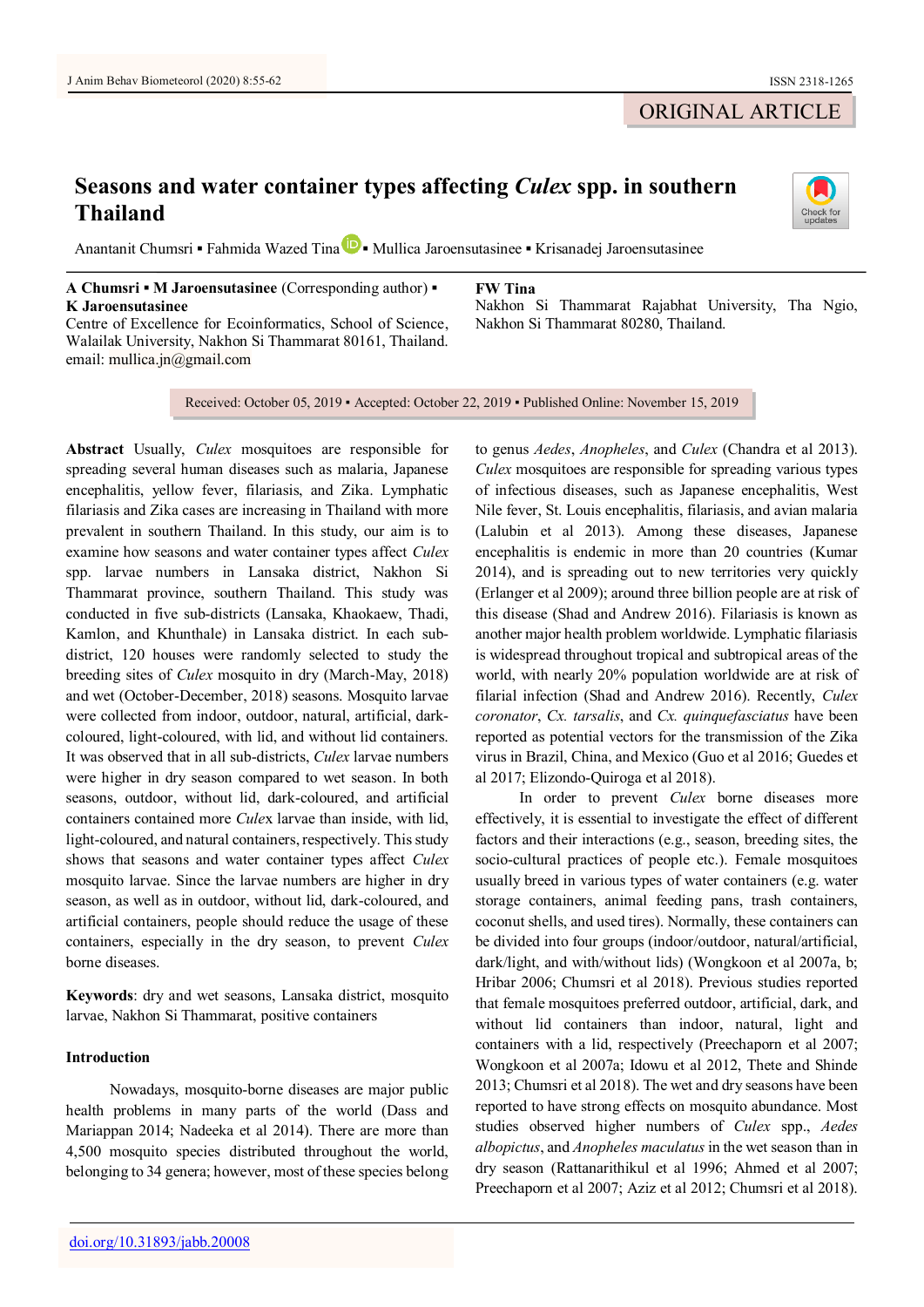On the other hand, the numbers of *Anopheles dirus* and *Aedes aegypti* were higher in the dry season than in the wet season (Rattanarithikul et al 1996; Preechaporn et al 2007; Lambdin et al 2009; Chumsri et al 2018).

More than 700 cases associated with *Culex* borne diseases in Thailand were reported in 2018 (i.e. 657 Japanese encephalitis cases and 111 lymphatic filariasis cases) (Bureau of Epidemiology 2018). Lymphatic filariasis cases are on the rise and more prevalent in southern Thailand (Bureau of Epidemiology 2018). Recent studies have reported that *Culex* could be one of the vectors of the Zika virus. In the past three years in Thailand, a significant number of Zika cases has been reported (i.e., 1114 Zika cases in 2016 from 43 out of 77 provinces, 577 Zika cases in 2017, from 33 out of 77 provinces, and 612 Zika cases in 2018, from 37 out of 77 provinces). Since *Ae. aegypti* and *Culex* spp. both act as vectors of the Zika virus, controlling *Ae. aegypti* populations only may not reduce Zika virus transmission in Thailand. Effective vector control strategies may need to take initiatives to control both *Culex* and *Ae. aegypti* populations For this reason, it is important to identify breeding sites of *Culex* mosquitoes in southern Thailand. Our aim is to conduct research in five sub-districts in Lansaka district to test the effects of seasons and water containers on *Culex* larvae numbers in different sub-districts.

### **Materials and Methods**

#### *Study site*

This study was conducted in five sub-districts (Lansaka, Khaokaew, Thadi, Kamlon, and Khunthale) in Lansaka district, Nakhon Si Thammarat province, southern Thailand (8.40700°N and 99.76891°E) (Figure 1). The average altitude of our study site is 349 m.

#### *Mosquito larvae collection*

In each sub-district, 120 houses were randomly selected to study breeding sites of *Culex* mosquitoes in dry (March-May, 2018) and wet (October-December, 2018) seasons. In each house, mosquito larvae were collected from different kinds of water containers (e.g., water-storing containers (water jars, water tanks, water buckets, and etc.), plant pots, feeding pans of animals, lids of water containers, trash containers, coconut shells, and etc.) by using 0.55 mm mesh-sized fishnets. Afterward, the larvae were preserved in 70% ethanol. These water containers were divided into four categories (indoor/outdoor (containers found inside or outside houses), natural/artificial (not man-made or man-made containers), dark/light (dark-coloured or light-coloured containers), with/without lid (containers with or without lid covers)) based on Phuanukoonnon et al (2005), Wongkoon et

al (2007b), Promprou et al (2007), Bartlett-Healy et al (2012), and Chumsri et al (2018).

The collected mosquito larvae were taken to the laboratory at Walailak University, Nakhon Si Thammarat province for identification. Each mosquito larva was identified up to the genus level based on Rattanarithikul and Panthusiri's keys (Rattanarithikul and Panthusiri 1994). In this study, only *Culex* mosquito larvae were taken into account; other mosquito larvae species were not used.

#### *Environmental conditions of the study site*

The average temperature, rainfall, and relative humidity of Lansaka district in 2018 are provided in table 1. Data were collected by the Centre of Excellence for Ecoinformatics, Walailak University, Thailand.

### *Statistical analysis*

Chi-square tests were used to test (1) the differences in *Culex* larvae numbers between the dry and wet seasons in each sub-district; (2) the differences in *Culex* larvae numbers among sub-districts in both seasons, (3) the differences in larvae numbers between indoor and outdoor, between with and without lids, between light and dark, and between natural and artificial containers, in each sub-district in both seasons, (4) the differences in the numbers of different kinds of containers in each sub-district in both seasons, and (5) the differences in the numbers of total/positive containers belong to each container group, among the sub-districts in both seasons. Statistically significance level was considered to be at  $P < 0.05$ .

#### **Results**

## *Seasons, sub-districts, water container types, and Culex larvae*

In all sub-districts, *Culex* larvae numbers were higher in the dry season than in the wet season (Table 2). In the wet season, *Culex* larvae were found more in Khunthale than in other sub-districts. In the dry season, the larvae were found more in Khaokaew than in other sub-districts (Table 2).

*Culex* larvae were higher in numbers in outdoor, without a lid, dark, and artificial containers compared to indoor, with a lid, light, and natural containers, respectively, in both the dry and wet seasons (Table 3).

### *Differences in the usage of water containers*

In all sub-districts, the numbers of total containers were higher in the wet season than in the dry season (Table 4). Whereas the positive containers were more in numbers in the dry season than in the wet season in Khaokaew, Lansaka, Thadi, and Kamlon sub-districts, but the numbers were not different between seasons in Khunthale (Table 4).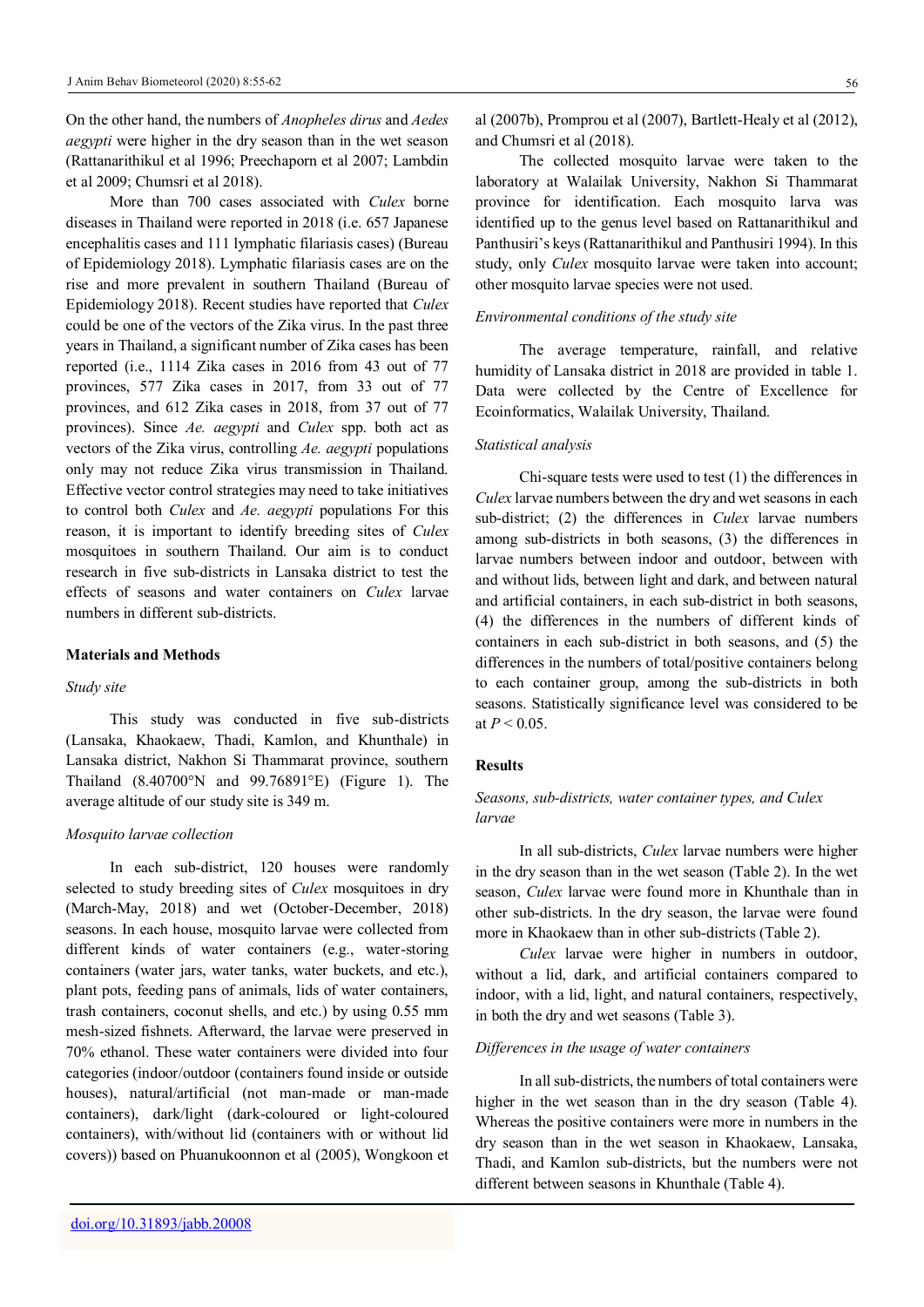In all sub-districts in both dry and wet seasons, people used higher number of water storing containers compared to other kind of containers (Table 5). In the case of positive containers in dry season, water-storing containers were more

in numbers compared to other kind of containers in all subdistricts (Table 5). Similar result was observed in Khaokaew and Khunthale sub-districts in wet season (Table 5).



**Figure 1** Location of Nakhon Si Thammarat province and Lansaka district inside Thailand map (left hand side). Study areas were five subdistricts in Lansaka district (right hand side).

|        | <b>Table 1</b> Environmental conditions in Lansaka district in 2018. |                    |                          |  |  |  |  |  |  |
|--------|----------------------------------------------------------------------|--------------------|--------------------------|--|--|--|--|--|--|
| Season | Mean temperature $(^{\circ}C)$                                       | Mean rainfall (mm) | Relative humidity $(\%)$ |  |  |  |  |  |  |
| Dry    | 28.48                                                                | 97.87              | 84.89                    |  |  |  |  |  |  |
| Wet    | 26.76                                                                | 641.00             | 90.08                    |  |  |  |  |  |  |

**Table 2** *Culex* larvae numbers in the wet and dry seasons in five sub-districts in Lansaka district, Nakhon Si Thammarat, southern Thailand.

| Sub-district         |                                | Season                  | Total                          | Statistical analysis            |  |
|----------------------|--------------------------------|-------------------------|--------------------------------|---------------------------------|--|
|                      | Wet                            | Dry                     |                                |                                 |  |
| Khaokaew             | 131                            | 1000                    | 1131                           | $\chi^2$ <sub>1</sub> = 665.03* |  |
| Lansaka              | 23                             | 699                     | 722                            | $\chi^2_1$ = 614.52*            |  |
| Thadi                | 67                             | 319                     | 386                            | $\chi^2 = 249.41^*$             |  |
| Kamlon               | 53                             | 245                     | 298                            | $\chi^2_1$ = 177.39*            |  |
| Khunthale            | 180                            | 279                     | 459                            | $\chi^2$ <sub>1</sub> = 41.65*  |  |
| Statistical analysis | $\chi^2$ <sub>4</sub> =178.03* | $\chi^2_{4} = 857.35^*$ | $\chi^2$ <sub>4</sub> =757.21* |                                 |  |

\*indicates  $P < 0.001$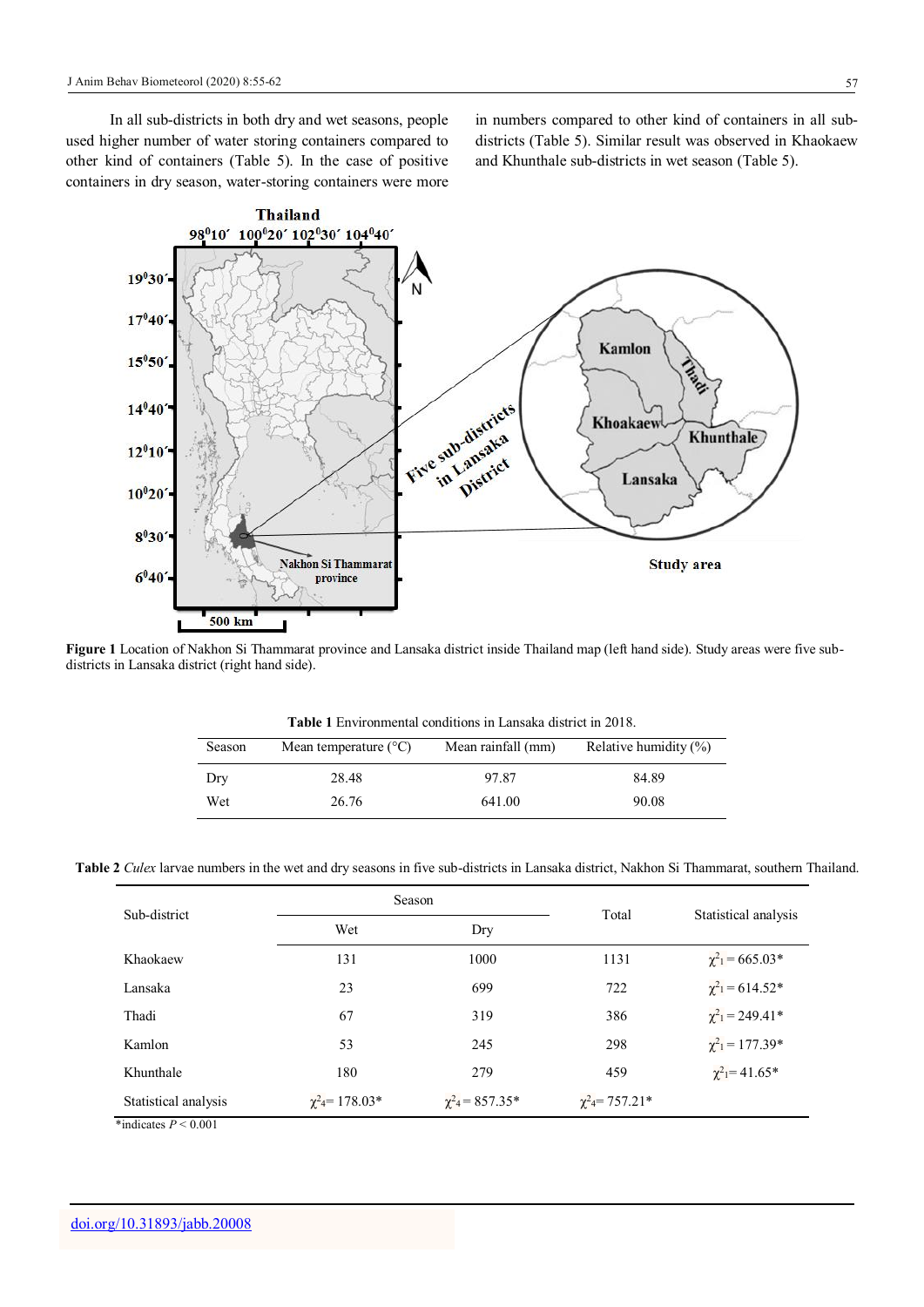| Season | ${\rm SD}$           | Numbers of Culex larvae      |                             |                                             |                            |                                    |                                |                                    |                                    |                                 |                                    |                                    |                                             |
|--------|----------------------|------------------------------|-----------------------------|---------------------------------------------|----------------------------|------------------------------------|--------------------------------|------------------------------------|------------------------------------|---------------------------------|------------------------------------|------------------------------------|---------------------------------------------|
|        |                      | In-door                      | Out-door                    | Analysis                                    | with lid                   | without lid                        | Analysis                       | Light                              | Dark                               | Analysis                        | Natural                            | Artificial                         | Analysis                                    |
| Dry    | $\operatorname{KHK}$ | 40                           | 960                         | $\chi^2$ <sub>1</sub> = 846.40 <sup>*</sup> | 75                         | 925                                | $\chi^2_1 =$<br>722.50*        | 8                                  | 992                                | $\chi^2$ <sub>1</sub> = 968.26* | 10                                 | 990                                | $\chi^2$ <sub>1</sub> = 960.40 <sup>*</sup> |
|        | <b>LNS</b>           | 37                           | 662                         | $\chi^2$ <sub>1</sub> = 558.83*             | 164                        | 535                                | $\chi^2_1 =$<br>196.91*        | 90                                 | 609                                | $\chi^2$ <sub>1</sub> = 385.35* | $\mathbf{0}$                       | 699                                |                                             |
|        | ${\rm TD}$           | 16                           | 303                         | $\chi^2$ <sub>1</sub> = 258.21*             | $\bf{0}$                   | 319                                |                                | 17                                 | 302                                | $\chi^2$ <sub>1</sub> = 254.62* | $\mathbf{0}$                       | 319                                |                                             |
|        | KL                   | $\overline{2}$               | 243                         | $\chi^2$ <sub>1</sub> = 237.07*             | 65                         | 180                                | $\chi^2$ <sub>1</sub> = 53.98* | $\overline{0}$                     | 245                                |                                 | 22                                 | 223                                | $\chi^2$ <sub>1</sub> =164.90*              |
|        | <b>KHT</b>           | 33                           | 246                         | $\chi^2$ <sub>1</sub> = 162.61*             | $\bf{0}$                   | 279                                |                                | 46                                 | 233                                | $\chi^2$ <sub>1</sub> = 125.34* | $\mathbf{0}$                       | 279                                |                                             |
|        | Ana-<br>lysis        | $\chi^2{}_{4}$ =<br>$40.67*$ | $\chi^2{}_{4}$ =<br>840.39* |                                             | $\chi^2{}_{2}$ =<br>58.63* | $\chi^2$ <sub>4</sub> =<br>786.69* |                                | $\chi^2$ <sub>3</sub> =<br>101.58* | $\chi^2$ <sub>4</sub> =<br>895.91* |                                 | $\chi^2$ <sub>1</sub> =<br>$4.50*$ | $\chi^2{}_{4}$ =<br>872.53*        |                                             |
| Wet    | $\operatorname{KHK}$ | $\overline{0}$               | 131                         |                                             | $10\,$                     | 121                                | $\chi^2$ <sub>1</sub> = 94.05* | $10\,$                             | 121                                | $\chi^2$ <sub>1</sub> = 94.05*  | $\mathbf{0}$                       | 131                                |                                             |
|        | ${\rm LNS}$          | $\overline{0}$               | 23                          |                                             | $\boldsymbol{0}$           | 23                                 |                                | $\boldsymbol{0}$                   | 23                                 |                                 | $\boldsymbol{0}$                   | 23                                 |                                             |
|        | ${\rm TD}$           | $\bf{0}$                     | 67                          |                                             | $\boldsymbol{0}$           | 67                                 |                                | $\boldsymbol{0}$                   | 67                                 |                                 | $\boldsymbol{0}$                   | 67                                 |                                             |
|        | KL                   | $\overline{0}$               | 53                          |                                             | $\boldsymbol{0}$           | 53                                 |                                | $\boldsymbol{0}$                   | 53                                 |                                 | $\boldsymbol{0}$                   | 53                                 |                                             |
|        | <b>KHT</b>           | 111                          | 69                          | $\chi^2$ <sub>1</sub> = 9.80*               | $\boldsymbol{0}$           | 180                                |                                | $\overline{0}$                     | 180                                |                                 | $\boldsymbol{0}$                   | 180                                |                                             |
|        | Ana-<br>lysis        |                              | $\chi^2{}_{4}$ =<br>90.66*  |                                             |                            | $\chi^2{}_{4}$ =<br>173.88*        |                                |                                    | $\chi^2$ <sub>4</sub> =<br>173.88* |                                 |                                    | $\chi^2$ <sub>4</sub> =<br>178.03* |                                             |

**Table 3** *Culex* larvae numbers in different types of containers in the five sub-districts.

SD = Sub-district, KHK = Khaokaew, LNS = Lansaka, TD = Thadi, KL = Kamlon, KHT = Khunthale \* indicates  $P \le 0.001$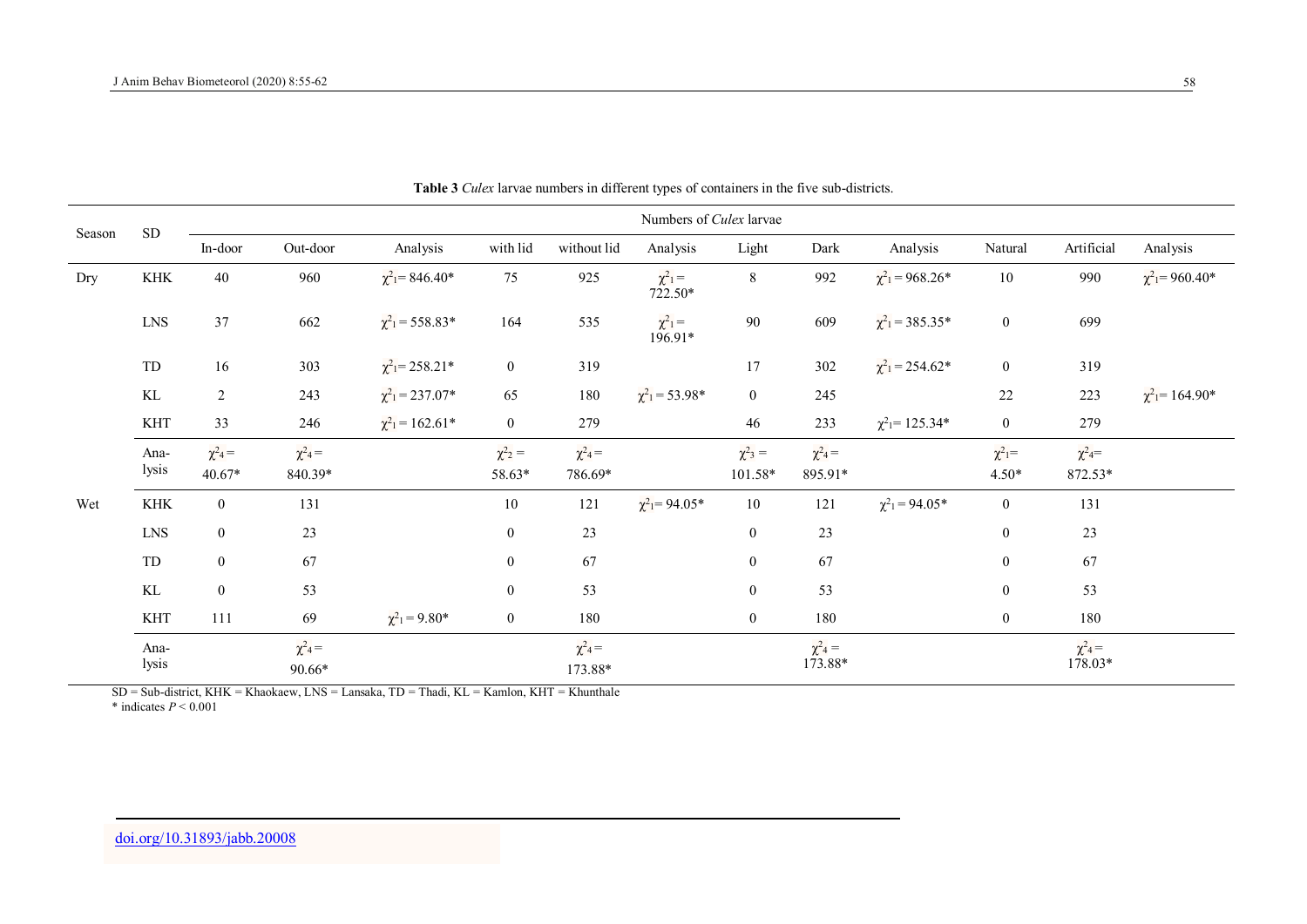#### **Discussion**

We observed higher numbers of *Culex* larvae in the dry season than in the wet season. Similar findings were reported by Mahadev et al (2004), Govoetchan et al (2014), and Manyi et al (2014) in Nigeria, India, and Benin. This could happen due to higher temperature in dry season than in wet season. Higher temperature may shorten larval and pupal development stages of mosquitoes. Shorter larval and pupal stages produce higher numbers of smaller-sized females which digest blood more often and produce more offspring (Githeko et al 2000; Promprou et al 2005; Kiarie-Makara et al 2015). The estimated optimum temperature for *Culex* mosquito developmental stages is 28.1 °C (Loetti et al 2011; Kiarie-Makara et al 2015), and the average temperature in the dry season in Lansaka district was 28.4 °C during conducting this study.

Higher numbers of *Culex* larvae were observed in outdoor, without a lid, dark, and artificial containers than in indoor, with a lid, light, and natural containers, respectively, in both the dry and wet seasons. Similar results were observed by Preechaporn et al (2007), Idowu et al (2012) and Thete and Shinde (2013). Other mosquito species (e.g., *Aedes aegypti* and *Ae. albopictus*), also prefer outdoor, without lid, dark, and artificial containers as their breeding habitats compared to indoor, with lid, light, and natural containers, respectively (Wongkoon et al 2007a; Idowu et al 2012; Thete and Shinde 2013). The reason behind preferring outdoor containers could be the higher amount of organic debris in them, which is important for larval development (Dom et al 2013). The female mosquitoes prefer artificial containers more than natural containers for breeding, and there could be two possible reasons behind this: (1) artificial containers (e.g., in

this study, water storage containers) contain higher amounts of water compared to natural containers (e.g., in this study, coconut shell) and, possibly, *Culex* spp. requires higher amounts/levels of water for larval development, and (2) lower amounts of water in coconut shells get warmer more quickly compared to the higher amounts of water in water storage containers, and *Culex* spp. prefer cold environments more than hot environments (Preechaporn et al 2007; Aziz et al 2012). Preferences for the dark coloured containers in this study indicate that dark colours might act as attractants or ovipositioning stimulants for *Culex* females. According to Perea and Collaghan (2017), mosquitoes prefer to breed in dark coloured containers as dark-coloured containers possibly indicate a higher water level and a lower threat of desiccation before juvenile development. On the other hand, Williams (1962) and Hoel et al (2011) assume that colours may indicate higher concentrations of organic matter or nutrition inside the containers. Previously several studies have demonstrated a preference for female mosquitoes for oviposition in dark containers and in dark waters (Collins and Blackwell 2000; Hoel et al 2011; Panigrahi et al 2014; Perea and Collaghan 2017). There could be two possible explanations behind finding more mosquito larvae in containers without lids. First, female mosquitoes can easily enter the containers without lids compared to the containers with lids. Second, lids on the containers may prevent the access of insects and fallen leaves inside the containers, and thus, containers having lids might contain less organic matter compared to the containers without lids. Therefore, containers without lids might attract female mosquitoes more compared to the containers with lids.

| Sub-district | Total /positive |                | Season | Statistical analysis             |  |  |
|--------------|-----------------|----------------|--------|----------------------------------|--|--|
|              | containers      | Wet            | Dry    |                                  |  |  |
| Khaokaew     | T               | 566            | 67     | $\chi^2$ <sub>1</sub> = 393.38** |  |  |
|              | $\mathbf{P}$    | 8              | 28     | $\chi^2 = 11.11^*$               |  |  |
| Lansaka      | T               | 522            | 37     | $\chi^2$ <sub>1</sub> = 420.80** |  |  |
|              | $\mathbf{P}$    | 3              | 17     | $\chi^2_1 = 9.80^*$              |  |  |
| Thadi        | T               | 1130           | 52     | $\chi^2$ <sub>1</sub> = 983.15** |  |  |
|              | $\mathbf{P}$    | $\overline{4}$ | 26     | $\chi^2 = 16.13**$               |  |  |
| Kamlon       | T               | 848            | 44     | $\chi^2$ <sub>1</sub> = 724.68** |  |  |
|              | $\mathbf{P}$    | 5              | 17     | $\chi^2$ <sub>1</sub> =6.55*     |  |  |
| Khunthale    | T               | 803            | 36     | $\chi^2$ <sub>1</sub> = 701.18** |  |  |
|              | ${\bf P}$       | 8              | 16     | $\chi^2_1 = 2.67^{ns}$           |  |  |

**Table 4** Total and positive containers in the five sub-districts in wet and dry seasons.

T = total containers, P = positive containers; \*\* indicates  $P \le 0.001$  and \* indicates  $P \le 0.05$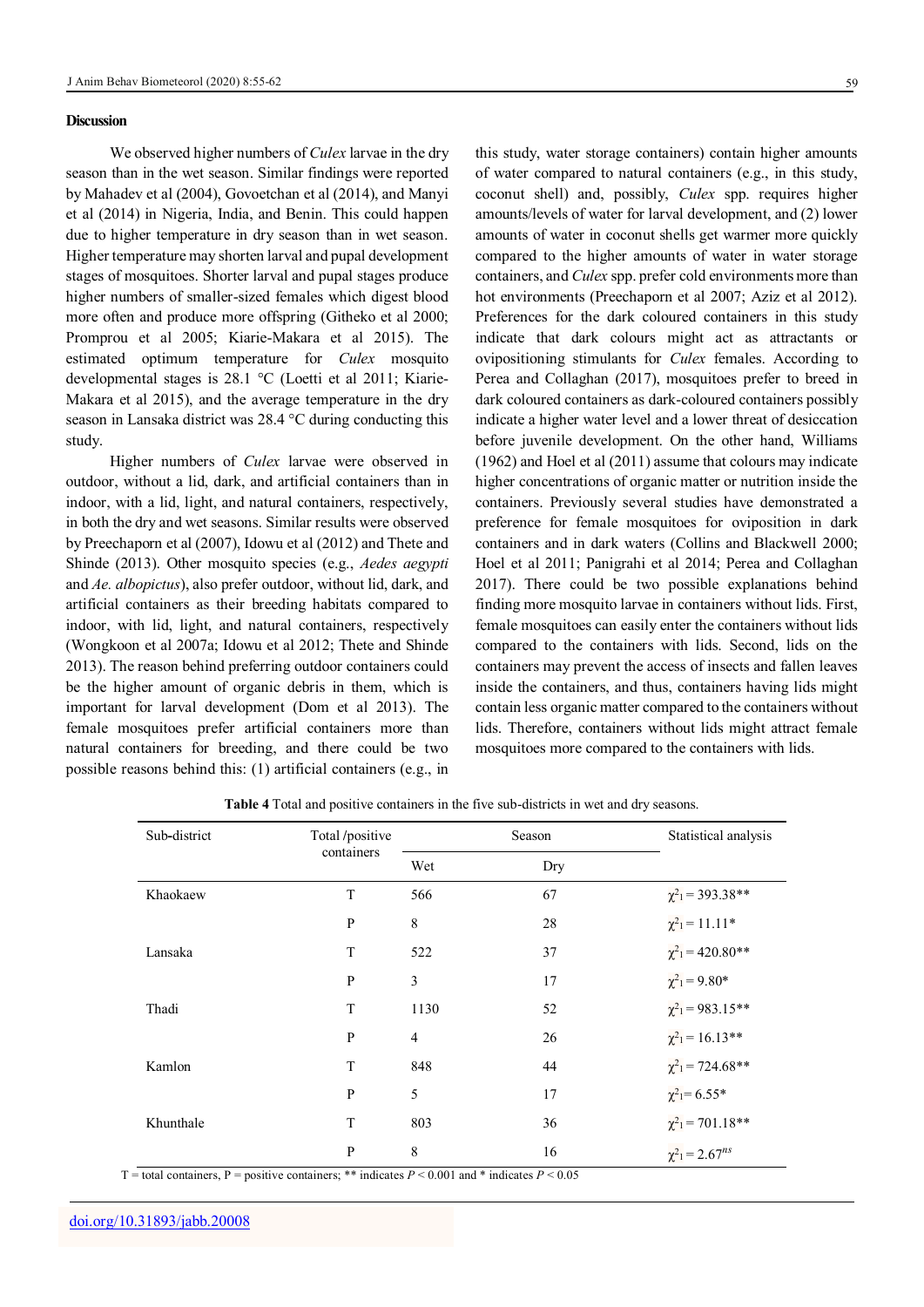Higher numbers of total containers were observed in the wet season in all sub-districts. A previous study (Chumsri et al 2018) also observed higher numbers of total containers in the wet season than in dry season. There are two possible reasons for higher numbers of total containers in wet season: (1) people in southern Thailand prefer to use rainwater for cooking, bathing, and other purposes, and for these reasons they use higher numbers of various types of containers to collect rain water (Wongkoon et al 2007a; Chumsri et al 2018), and (2) waste products, such as used styrofoam cups, bottles, and tyres, might collect rainwater, creating many suitable larval development sites for *Culex* larvae in the area.

Our results also showed that positive containers were more in the dry season compared to the wet season in most of the subdistricts, and there could be two possible explanations behind this. First, usually in the dry season, there is a lack of freshwater and thus water is stored in one container for a long time without cleaning it. Whereas, in the wet season, rainwater flushes out the stored water in a container more often. Therefore, in dry season, *Culex* larvae get a higher chance to stay in the same water for longer and finish their larval stages compared to the wet season. Secondly, there are very limited water storage containers available during the dry season, so most of them become key breeding sites for *Culex* females.

**Table 5** Different kinds of containers in wet and dry seasons in five sub-districts. The numbers inside brackets are the numbers of *Culex* larvae.

| Season | Container<br>types                | Sub-districts                        |                                    |                                               |                                     |                                               |                                 |                                               |                                    |                                      |                                           |
|--------|-----------------------------------|--------------------------------------|------------------------------------|-----------------------------------------------|-------------------------------------|-----------------------------------------------|---------------------------------|-----------------------------------------------|------------------------------------|--------------------------------------|-------------------------------------------|
|        |                                   | Khaokaew                             |                                    |                                               | Lansaka                             |                                               | Thadi                           |                                               | Kamlon                             | Khunthale                            |                                           |
|        |                                   | $\bar{T}$                            | $\, {\bf p}$                       | $\overline{T}$                                | $\overline{P}$                      | $\bar{T}$                                     | $\, {\bf p}$                    | $\rm T$                                       | $\overline{P}$                     | $\mathbf T$                          | $\, {\bf p}$                              |
| Dry    | <b>WSC</b>                        | 49                                   | 21 (877)                           | 27                                            | 11 (540)                            | 27                                            | 12<br>(192)                     | 37                                            | 14(211)                            | $21\,$                               | 11(124)                                   |
|        | <b>WPP</b>                        | $\boldsymbol{0}$                     | $\boldsymbol{0}$                   | $\mathbf{1}$                                  | $\boldsymbol{0}$                    | $\mathfrak{Z}$                                | 2(43)                           | $\mathbf{1}$                                  | 1(2)                               | $\overline{c}$                       | 1(75)                                     |
|        | RD                                | $\boldsymbol{0}$                     | $\boldsymbol{0}$                   | 3                                             | 2(36)                               | 1                                             | $\boldsymbol{0}$                | $\boldsymbol{0}$                              | $\boldsymbol{0}$                   | $\boldsymbol{0}$                     | $\boldsymbol{0}$                          |
|        | $\rm{AG}$                         | $\mathbf{0}$                         | $\mathbf{0}$                       | $\mathbf{0}$                                  | $\boldsymbol{0}$                    | $\mathbf{0}$                                  | $\mathbf{0}$                    | $\boldsymbol{0}$                              | $\mathbf{0}$                       | $\mathbf{0}$                         | $\overline{0}$                            |
|        | $\mathop{\rm CS}\nolimits$        | $\overline{c}$                       | 1(10)                              | $\mathbf{0}$                                  | $\boldsymbol{0}$                    | $\boldsymbol{0}$                              | $\boldsymbol{0}$                | $\overline{c}$                                | 1(22)                              | $\boldsymbol{0}$                     | $\boldsymbol{0}$                          |
|        | <b>ANC</b>                        | $\mathbf{0}$                         | $\mathbf{0}$                       | $\mathbf{0}$                                  | $\boldsymbol{0}$                    | 10                                            | 4(23)                           | $\mathbf{1}$                                  | $\mathbf{0}$                       | $\mathbf{1}$                         | $\overline{0}$                            |
|        | <b>TC</b>                         | 13                                   | 5(78)                              | 5                                             | 3(63)                               | 8                                             | 6(47)                           | $\overline{c}$                                | 1(10)                              | 8                                    | 4(80)                                     |
|        | $\ensuremath{\textup{CL}}\xspace$ | 1                                    | $\mathbf{0}$                       | $\mathbf{0}$                                  | $\boldsymbol{0}$                    | 3                                             | 2(14)                           | $\boldsymbol{0}$                              | $\boldsymbol{0}$                   | 1                                    | $\boldsymbol{0}$                          |
|        | $\ensuremath{\mathrm{CMC}}$       | 1                                    | 1(35)                              | $\boldsymbol{0}$                              | $\boldsymbol{0}$                    | $\boldsymbol{0}$                              | $\boldsymbol{0}$                | 1                                             | $\boldsymbol{0}$                   | $\mathbf{1}$                         | $\mathbf{0}$                              |
|        | <b>RTKSC</b>                      | $\boldsymbol{0}$                     | $\boldsymbol{0}$                   | $\boldsymbol{0}$                              | $\boldsymbol{0}$                    | $\mathbf{0}$                                  | $\boldsymbol{0}$                | $\boldsymbol{0}$                              | $\boldsymbol{0}$                   | $\boldsymbol{0}$                     | $\boldsymbol{0}$                          |
|        | AFP                               | $\mathbf{1}$                         | $\mathbf{0}$                       | 1                                             | 1(60)                               | $\mathbf{0}$                                  | $\boldsymbol{0}$                | $\mathbf{0}$                                  | $\boldsymbol{0}$                   | $\sqrt{2}$                           | $\boldsymbol{0}$                          |
|        | Analysis                          | $\chi^2$ <sub>5</sub> =<br>163.78**  | $\chi^2$ <sub>3</sub> =<br>38.86** | $\chi^2{}_{4} =$<br>66.38**                   | $\chi^2$ <sub>3</sub> =<br>14.77**  | $\chi^2$ <sub>5</sub> =<br>53.23**            | $\chi^2{}_{4} =$<br>$13.23*$    | $\chi^2$ <sub>5</sub> =<br>144.18**           | $\chi^2$ <sub>3</sub> =<br>29.82** | $\chi^2$ <sub>5</sub> =<br>64.33**   | $\chi^2$ <sub>2</sub> =<br>9.88**         |
| Wet    | <b>WSC</b>                        | 315                                  | 7(128)                             | 322                                           | $\boldsymbol{0}$                    | 460                                           | 1(20)                           | 318                                           | 3(28)                              | 287                                  | 6(162)                                    |
|        | <b>WPP</b>                        | 131                                  | $\boldsymbol{0}$                   | 115                                           | $\boldsymbol{0}$                    | 340                                           | 1(37)                           | 336                                           | $\boldsymbol{0}$                   | 330                                  | $\boldsymbol{0}$                          |
|        | RD                                | 37                                   | $\boldsymbol{0}$                   | 30                                            | $\boldsymbol{0}$                    | 41                                            | $\boldsymbol{0}$                | 36                                            | $\boldsymbol{0}$                   | 54                                   | $\mathbf{0}$                              |
|        | AG                                | 23                                   | $\mathbf{0}$                       | 20                                            | $\mathbf{0}$                        | 36                                            | $\boldsymbol{0}$                | 32                                            | $\boldsymbol{0}$                   | 14                                   | 1(3)                                      |
|        | $\mathbf{C}\mathbf{S}$            | 19                                   | $\mathbf{0}$                       | $\overline{c}$                                | $\boldsymbol{0}$                    | 153                                           | $\boldsymbol{0}$                | 25                                            | $\boldsymbol{0}$                   | 47                                   | $\boldsymbol{0}$                          |
|        | <b>ANC</b>                        | 5                                    | $\mathbf{0}$                       | 3                                             | 1(2)                                | 1                                             | $\boldsymbol{0}$                | $10\,$                                        | 1(15)                              | $\mathbf{1}$                         | $\overline{0}$                            |
|        | <b>TC</b>                         | $18\,$                               | 1(3)                               | 18                                            | $\boldsymbol{0}$                    | 71                                            | 2(10)                           | 44                                            | 1(10)                              | 51                                   | 1(15)                                     |
|        | $\ensuremath{\textup{CL}}\xspace$ | 8                                    | $\boldsymbol{0}$                   | 5                                             | $\boldsymbol{0}$                    | 19                                            | $\boldsymbol{0}$                | 43                                            | $\boldsymbol{0}$                   | 15                                   | $\boldsymbol{0}$                          |
|        | $\ensuremath{\mathrm{CMC}}$       | $7\phantom{.0}$                      | $\boldsymbol{0}$                   | $\sqrt{2}$                                    | 1(17)                               | $\overline{c}$                                | $\boldsymbol{0}$                | $\mathbf{1}$                                  | $\boldsymbol{0}$                   | $\mathbf{1}$                         | $\overline{0}$                            |
|        | <b>RTKSC</b>                      | 3                                    | $\boldsymbol{0}$                   | 5                                             | 1(4)                                | 6                                             | $\boldsymbol{0}$                | $\overline{c}$                                | $\boldsymbol{0}$                   | $\overline{c}$                       | $\boldsymbol{0}$                          |
|        | AFP                               | $\mathbf{0}$                         | $\mathbf{0}$                       | $\mathbf{0}$                                  | $\boldsymbol{0}$                    | 1                                             | $\boldsymbol{0}$                | $\mathbf{1}$                                  | $\boldsymbol{0}$                   | 1                                    | $\boldsymbol{0}$                          |
|        | Analysis                          | $\chi^2$ <sub>9</sub> =<br>1538.52** | $\chi^2_1 =$<br>$4.50*$            | $\chi^2$ <sub>9</sub> =<br>1750.03*<br>$\ast$ | $\chi^2$ <sub>2</sub> =<br>$0.00\,$ | $\chi^2$ <sub>9</sub> =<br>2364.98*<br>$\ast$ | $\chi^2$ <sub>2</sub> =<br>0.50 | $\chi^2$ <sub>9</sub> =<br>2016.88*<br>$\ast$ | $\chi^2$ <sub>2</sub> =<br>1.60    | $\chi^2$ <sub>9</sub> =<br>1928.82** | $\chi^2$ <sub>2</sub> = 6.25 <sup>*</sup> |

T = total containers, P = positive containers, WSC = water storage container, AFP = animal feeding pans, AG = ant-guards, RD = refrigerator drainage, ANC = areca nut containers, WPP = water plant pots, CL = container lids, TC = trash containers, CS = coconut shells, RTKSC = rubber tapping knife sharpening containers, and CMC = cement mixing containers

\*\* indicates  $P < 0.001$  and \* indicates  $P < 0.05$ 

In this study, people in all sub-districts used more water-storing containers compared to other kinds of containers

in both dry and wet seasons. Chen et al (2005) and Chumsri et al (2018) also found higher numbers of water-storing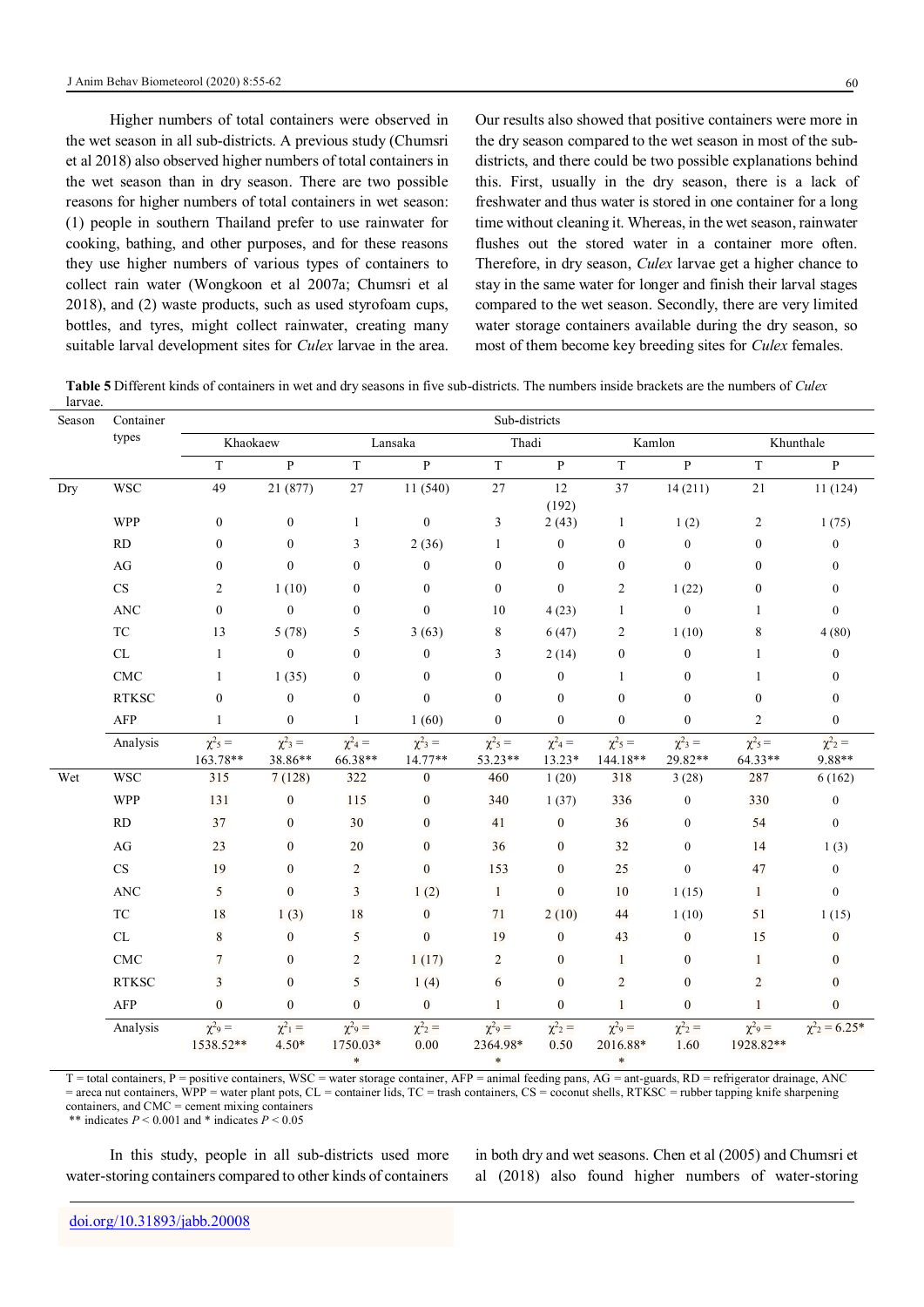containers (total and positive) compared to other kinds of containers. Usually in Lansaka district, there is a lack of reliable water supply from municipality or administrative organization, and thus, people use higher number of water containers to store water for various purposes (e.g., drinking, bathing, cleaning, gardening and etc.). Moreover, people in this district plant various types of fruit trees (e.g., mangosteen, durian, rambutan, langsat/lanzones etc.) and that is why they need to store a higher amount of water for their orchard. Usually, they store water in large-sized cement jars and tanks for gardening purposes.

Among sub-districts, the numbers of total containers differed significantly in both the wet and dry seasons. In the wet season, higher numbers of containers were observed in Thadi sub-district than in other sub-districts because Thadi people prefer to keep higher numbers of plant pots around their houses, where rainwater gets easy access in the wet season. Another reason could be that the Thadi Administration does not provide rubbish/waste collection services in this subdistrict, and thus, Thadi people need to clean their own rubbish/wastes by themselves. In the dry season, it is easier for them to burn the wastes more often compared to the wet season because, in wet season, rainwater makes the wastes too wet to get burned. In the dry season, higher numbers of containers were observed in Khaokaew sub-district than in other sub-districts because people in this sub-district do not have a sustainable water supply and collect water from the nearby river; this was why they used a higher number of water-storing containers to store water in the dry season. The people of Khaokaew also have the habit of using and throwing a higher amount of refuse around their houses. As for the various container types, people from all sub-districts used higher numbers of water-storing containers compared to other types of containers. Similarly, Chen et al (2005), Rajesh et al (2013), and Vijayakumar et al (2014) observed higher numbers of water-storing containers, such as plastic containers or cement cisterns, compared to other type containers in Malaysia and India.

It was observed that the numbers of *Culex* spp. larvae were higher in the dry season than in the wet season, as well as higher in outdoor, without lid, dark and artificial containers than indoor, with lid, light and natural containers, respectively. Therefore, people should reduce the numbers of these containers, especially in the dry season, to prevent *Culex* borne diseases. Moreover, people should put lids on all containers at all times in order to prevent female mosquitoes from ovipositioning inside those containers.

#### **Acknowledgements**

We sincerely thank Mr. John Barker for improving the English text of this manuscript. The authors are grateful to the Centre of Excellence for Ecoinformatics, Walailak University, Thailand for financial supports.

#### **References**

Ahmed TU, Rahman GMS, Bashar K, Shamsuzzaman M, Samajpati S, Sultana S, Hossain MI, Banu NN, Rahman MS (2007) Seasonal prevalence of dengue vector mosquitoes in Dhaka City, Bangladesh. Bangladesh Journal of Zoology 35:205-212.

Annual epidemiological surveillance report (2018) Bureau of Epidemiology, Department of Disease Control. Available from: https://ddc.moph.go.th

Aziz AT, Dieng H, Ahmad AH, Mahyoub JA, Turkistani AM, Mesed H, Koshike S, Satho T, Salmah MRC, Ahmad H, Zuharah WF, Ramli AS, Miake F (2012) Household survey of container-breeding mosquitoes and climatic factors influencing the prevalence of *Aedes aegypti* (Diptera: Culicidae) in Makkah City, Saudi Arabia. Asian Pacific Journal of Tropical Biomedicine 2:849-857.

Bartlett-Healy K, Unlu I, Obenauer P, Hughes T, Healy S, Crepeau T, Farajollahi A, Kesavaraju B, Fonseca D, Schoeler G, Gaugler R, Strickman D (2012) Larval mosquito habitat utilization and community dynamics of *Aedes albopictus* and *Aedes japonicus* (Diptera: Culicidae). Journal of Medical Entomology 49:813-824.

Chandra G, Ghosh A, Bhattacharjee I, Ghosh SK (2013). Use of larvivorous fish in biological and environmental control of disease vectors. In: Cameron MM, Lorenz L (eds) Biological and Environmental Control of Disease Vectors. Wallingford (UK), CAB International, pp 25-41.

Chen CD, Benjamin S, Saranum MM, Chiang YF, Lee HL, Nazni WA, Sofian-Azirun M (2005) Dengue vector surveillance in urban residential and settlement areas in Selangor, Malaysia. Tropical Biomedicine 22:39-43.

Chumsri A, TinaFW, Jaroensutasinee M, Jaroensutasinee K(2018) Seasons and socio-cultural practices affecting *Aedes* mosquito larvae in southern Thailand. Tropical Biomedicine 35:111-125.

Collins LE, Blackwell A (2000) Colour cues for oviposition behaviour in *Toxorhynchites moctezuma* and *Toxorhynchites mboinensis* mosquitoes. Journal of Vector Ecology, 25:127-135.

Dass K, Mariappan P (2014) Larvicidal activity of *Lawsonia inermis* and *Murraya exotica* leaves extract on filarial vector, *Culex quinquefasciatus*. International Journal of Mosquito Research, 1:25- 27.

Dom NC, Ahmad AH, Ismail R (2013) Habitat characterization of *Aedes* sp. breeding in urban hotspot area. Procedia-Social and Behavioral Sciences, 85:100-109.

Elizondo-Quiroga D, Medina-Sanchez A, Sanchez-Gonzalez JM, Eckert KA, Villalobos-Sanchez E, Navarro-Zuniga AR, Sanchez-Tejeda G, Correa-Morales F, Gonzalez-Acosta C, Arias CF, Lopez S, Maria del Angel R, Pando-Robles V, Elizondo-Quiroga AE (2018) Zika virus in salivary glands of five different species of wild-caught mosquitoes from Mexico. Scientific reports, 8:809.

Erlanger TE, Weiss S, Keiser J, Utzinger J, Wiedenmayer K (2009) Past, present, and future of Japanese encephalitis. Emerging Infectious Diseases, 15:1-7.

Githeko AK, Lindsay SW, Confalonieri UE, Patz JA (2000) Climate change and vector-borne diseases: a regional analysis. Bulletin of the World Health Organization, 78:1136-1147.

Govoetchan R, Gnanguenon V, Azondekon R, Agossa RF, Sovi A, Oke-Agbo F, Osse R, Akogbeto M (2014) Evidence for perennial